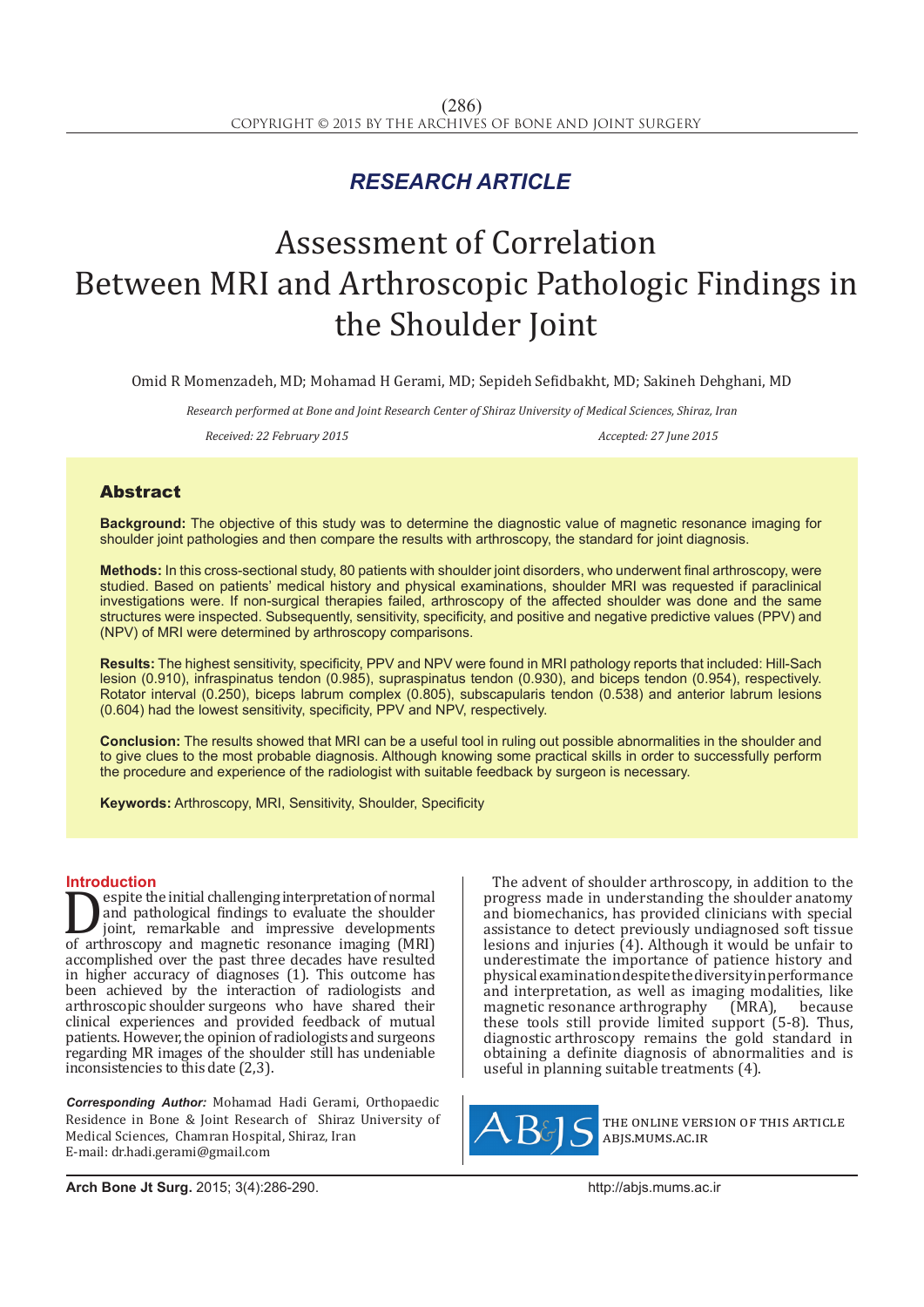Shoulder complaints such as pain, a common symptom, might be attributable to disorders of rotator cuff tendons, joint capsule, labrum, cartilage or muscles, as a result of wear and tear, trauma or other acute or chronic insults (9,10). Shoulder pathologic manifestations are investigated paraclinically by the use of MRI, MRA and ultrasound (US) (10). Although MRI has been considered the most useful imaging study to assess the shoulder (9, 11), it is still not fully clear whether any of the established imaging methods is superior to the others for different abnormalities (10).

Considering imaging modalities like MRI play a decisive role in planning the treatment protocols for patients (12), it is vital to know to what extent these operator-dependent imaging reports are valid, reliable and informative. Therefore, we studied the sensitivity, specificity, and positive and negative predictive values of MRI for diagnostic evaluation of shoulder disorders and compared the results with arthroscopy, which is the standard reference for interaarticular and subacromial shoulder pathologies.

#### **Materials and Methods**

Eighty consecutive patients who underwent shoulder arthroscopic surgery during April-August 2014 in the Shoulder Surgery Branch of the Orthopaedics Department, Chamran Hospital, Shiraz University of Medical Sciences, Shiraz, Iran, participated in this crosssectional study. These patients were selected from the population with shoulder joint disorders. They were examined according to medical history and paraclinical studies were requested if necessary, especially MRI. After confirming the diagnosis with clinical and paraclinical clues including MRI findings, treatment was initiated with suitable non-surgical modalities, such as drugs, physiotherapy and joint injection for an adequate period of time. In case of treatment failure, or in some patients with conditions necessitating early surgical intervention such as acute rotator cuff tearing, shoulder arthroscopy was performed. Patients with contradictory conditions for general anesthesia and surgery and those who showed acceptable responses to non-surgical treatments were excluded. All processes of this study were approved by Ethics Committee of the Shiraz University of Medical Sciences.

Pre-operative MRI was obtained in various centers in university or out of university. Out-center images were done by a 0.5 or 1.5 tesla PHILIPS or 1.5 tesla magnet SIEMENS AVANTO device with sequences including: axial T2WI & PD, sagittal GRE, T1WI, T2WI, PD fat saturation and coronal T2WI & T1WI with a wide range of MRI indices. In the university center, 1/5 TESLA magnet SIMENS AVANTO and PHILIPS device with almost uniform sequences and MRI indices were used including: coronal, sagittal and axial T2WI & PD fat sat. Images were reported by a single expert radiologist from the radiology department of the Shiraz University of Medical Sciences in order to omit inter-observer factors interfering with the reliability of the test. The radiologist checked all the structures that could be evaluated in arthroscopy according to a checklist provided by the

arthroscopist. They were bíceps tendon, biceps labral complex, labrum, rotator interval, subscapularis tendon, ligaments, head and glenoid cartilages, sub-acromial bursa, and supa- and infraspinatus tendons. This helped to reduce the chance of missing positive findings in the MRI, which could be missed due to lack of adequate attention to the desired structures.

Patients underwent shoulder arthroscopy at a maximum four weeks after reviewing the MRI findings under general anesthesia in the lateral decubitus position after applying a special shoulder traction device, with standard posterior and mid-glenoid portals and a 30 degree arthroscopic lens. All previously mentioned structures were inspected and probed. With the same prepared checklist, pathologies were saved in detail for future comparison with the radiologist's MRI report. Then surgical intervention of found pathologies was done as needed.

Finally, MRI findings (sensitivity, specificity, and positive and negative predictive values) were compared to arthroscopy findings.

#### **Results**

This study was done on 80 patients with shoulder joint disorders who were candidates for shoulder arthroscopy in their clinical course of management. After definite diagnosis through arthroscopy, as the standard reference, MRI reports were assessed and the four analytical features of the MRI test (sensitivity, specificity, and positive and negative predictive values) were calculated for biceps labrum complex, biceps tendon, labrum, subscapularis tendon, rotator interval and synovitis, supraspinatus tendon, infraspinatus tendon and glenoid and head cartilage and subacromial bursa.

Sensitivity of MRI proved to be highest for Hill-Sachs lesion size and location (0.910) and lowest for rotator interval pathologies (0.250). Highest specificity was in tears of infraspinatus tendon (0.985), whereas it was lowest for biceps-labrum complex (0.805). We detected 36 cases with SLAP I, three cases with SLAP II and 16 cases with synovial hypertrophy grade I & II and three cases with type III. MRI reports were shown to have the most positive predictive value for supraspinatus tendon tears (0.930), while this factor ranked the lowest for subscapularis tendon tears (0.538). The highest negative predictive value was found to be 0.954, which was recorded for biceps tendon pathologies (tendinosis and tear). However, detection of anterior labrum lesions possessed the lowest negative predictive value in MRI reports (0.604). In general, specificity of MRI had the highest values, compared to the other three characteristics of this diagnostic test and specifically for five out of eight evaluated areas. All calculated data are shown in [Table 1].

#### **Discussion**

Nowadays MRI is one of the powerful modalities in evaluation of soft tissue and bony pathologies of the shoulder joint. In this study we were interested in evaluating the reports of shoulder MRIs, submitted by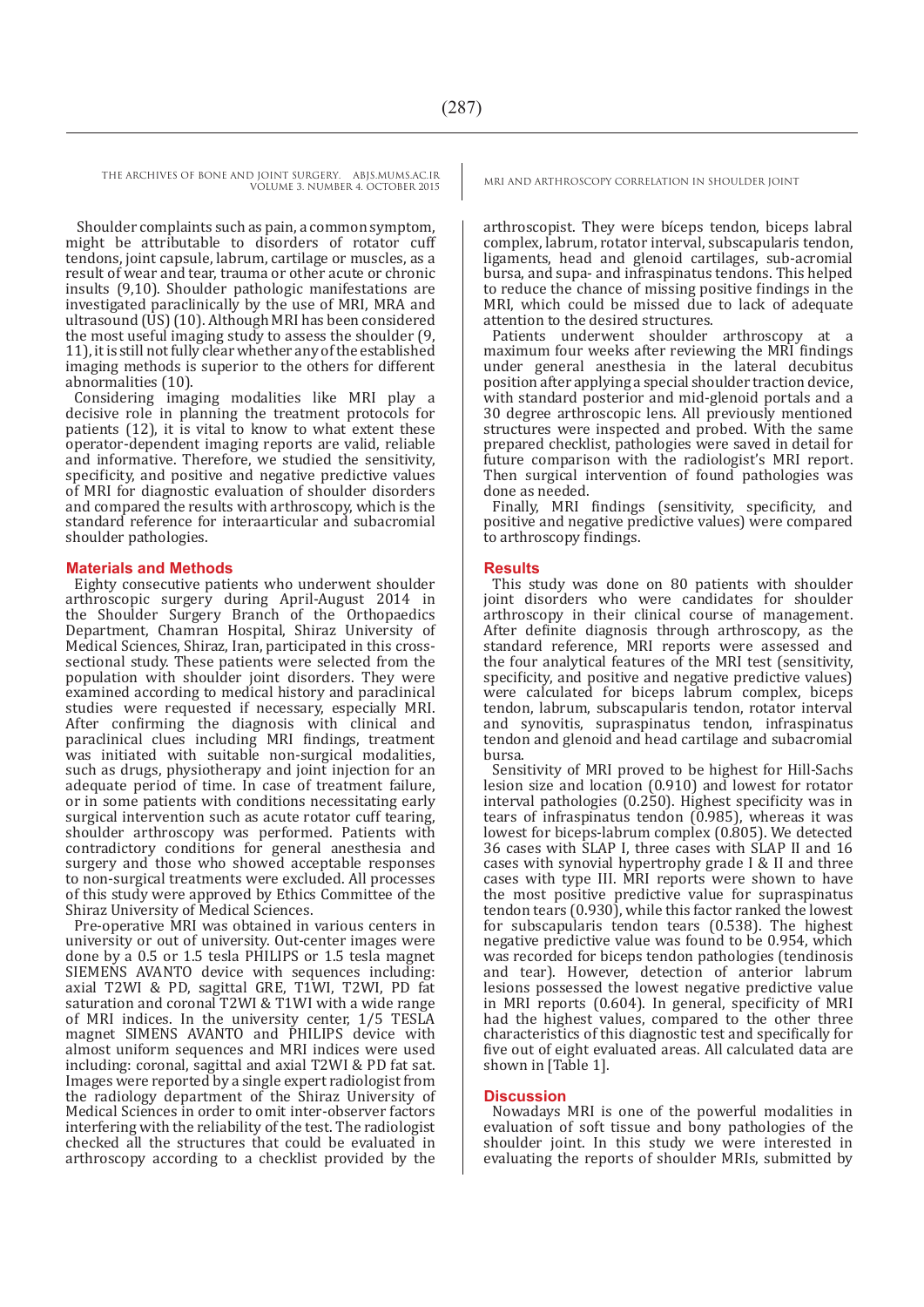**Table 1. Sensitivity, specify, positive predictive value (PPV) and negative predictive value (NPV) of MRI studies for each of the particularly evaluated cartilage and soft tissue site of abnormalities** 

| Structures                       | Arthroscopy (n) | MRI(n) | Sensitivity | Specificity | <b>PPV</b> | <b>NPV</b> |
|----------------------------------|-----------------|--------|-------------|-------------|------------|------------|
| Biceps labrum complex            | 39              | 37     | 0.744       | 0.805       | 0.784      | 0.767      |
| Biceps tendon                    | 15              | 14     | 0.800       | 0.969       | 0.857      | 0.954      |
| Labrum                           | 42              | 28     | 0.500       | 0.842       | 0.778      | 0.604      |
| Subscapularis tendon             | 11              | 13     | 0.636       | 0.913       | 0.538      | 0.940      |
| Rotator interval & Synovium      | 19              | 6      | 0.250       | 0.983       | 0.833      | 0.797      |
| Supra-spinatous tendon           | 44              | 43     | 0.909       | 0.917       | 0.930      | 0.892      |
| Infra-spinatous tendon           | 12              | 9      | 0.667       | 0.985       | 0.889      | 0.944      |
| Humeral head & Glenoid Cartilage | 32              | 44     | 0.910       | 0.910       | 0.660      | 0.980      |

radiologists in our center. Advanced shoulder surgeries such as shoulder arthroscopic reconstructions and shoulder arthroplasties in the orthopedic department of the Shiraz University of Medical Sciences, started in year 2010. To date we are one of the fewest in the south of Iran to perform complicated and advanced shoulder surgeries. After years of acceptable experience in these surgeries, now the time has come to evaluate shoulder MRI reports submitted by the radiologists and compare them with arthroscopic findings for feedback in order to become better readers of preoperative MRI's and to have a better connection with radiologists and improve the accuracy of their reports. We divided pathologies of the shoulder into two groups: intra-articular and subacromial. We asked the responsible radiologist of this study, who is studying fellowship in MRI and experienced in the shoulder, to precisely inspect the shoulder MRI's of the 80 patients for all the structures predetermined in our checklist. Several interesting conclusions were made upon which the results of our study are based. Rotator interval pathologies have the highest chance to be missed by the reader, and reports of subscapularis tendon tears are false with a greater probability, as they have the lowest PPV. On the other hand, supraspinatus tendon tears had the greatest PPV, which means their diagnosis in MRI can be reliable and definitive. Furthermore, sensitivity and specificity of detection of this lesion in MRI were both higher than 90%.

#### *Biceps-labrum complex and Biceps tendon*

Kaplan et al, in their study, showed that fluid around the long head of the biceps is abnormal only if it completely surrounds the tendon in the absence of joint effusion (12). Therefore, mere attention to the tendon may result in false-positive detection of tendonitis. Also, considering that complete biceps tendon rupture not only occurs in the extra-articular part in the biceps grove, but also possibly in the intra-articular part, it is essential to pay attention to MRI in order not to miss intra-articular ruptures (13). Biceps tendon dislocation could be detected in MRI easily, but usually it is accompanied by subscapularis tendon and/or coraco-humeral ligament rupture. Hence, in this way if we are suspicious of these tendon and ligament ruptures, kinematic shoulder MRI in full external rotation position would be more helpful (14). Also, detecting SLAP lesions is also difficult with conventional MRI. In a study by Cortland, taking the coronal oblique view and external rotation position were helpful in detecting SLAP lesion (15). Diagnosis of superior labrum anterior-posterior (SLAP) tears in patients undergoing arthroscopy showed an overall sensitivity of 66%, specificity of 77%, PPV of 24%, and NPV of 95% for MRI. These values were all lower than those mentioned in previous literatures, and so MRI cannot be considered accurate as a single diagnostic tool, except for an acceptable SLAP lesion exclusion rate, due to its high NPV percentage (13). The results of another similar study on SLAP lesions found 43% sensitivity and 96% specificity for conventional MRI (14). MR arthrography has higher sensitivity and specificity than non-contrast MRI in detection of SLAP lesion, but it is not accurate in the differentiation of complete and partial biceps-labral detachment; and limb traction during the MRI procedure improves this differentiation (16). Jee et al. reported sensitivity of 92% and specificity of 82% with MR arthrography compared to arthroscopy (17).

#### *Labrum*

Different labrum pathologies in anterior instability like degeneration, tear, erosion and MRI finding were described in detail in different studies. According to Goss's study, MRI sensitivity and specificity for labrum pathologies of degeneration, tear and erosion were reported at 90.6% and 68.8% (18). Studies showed MR arthrography in diagnosis of labrum pathologies is better than conventional MRI. Labral defect, frying and detachment are diagnosed more accurately with dye infiltration (18). In a study by Cvitanic, axial MR arthrography in the ABER position has had the most sensitivity and specificity in detection of labrum pathologies (19).

#### *Subscapularis tendon*

Diagnosed subscapularis tendon tears using radial-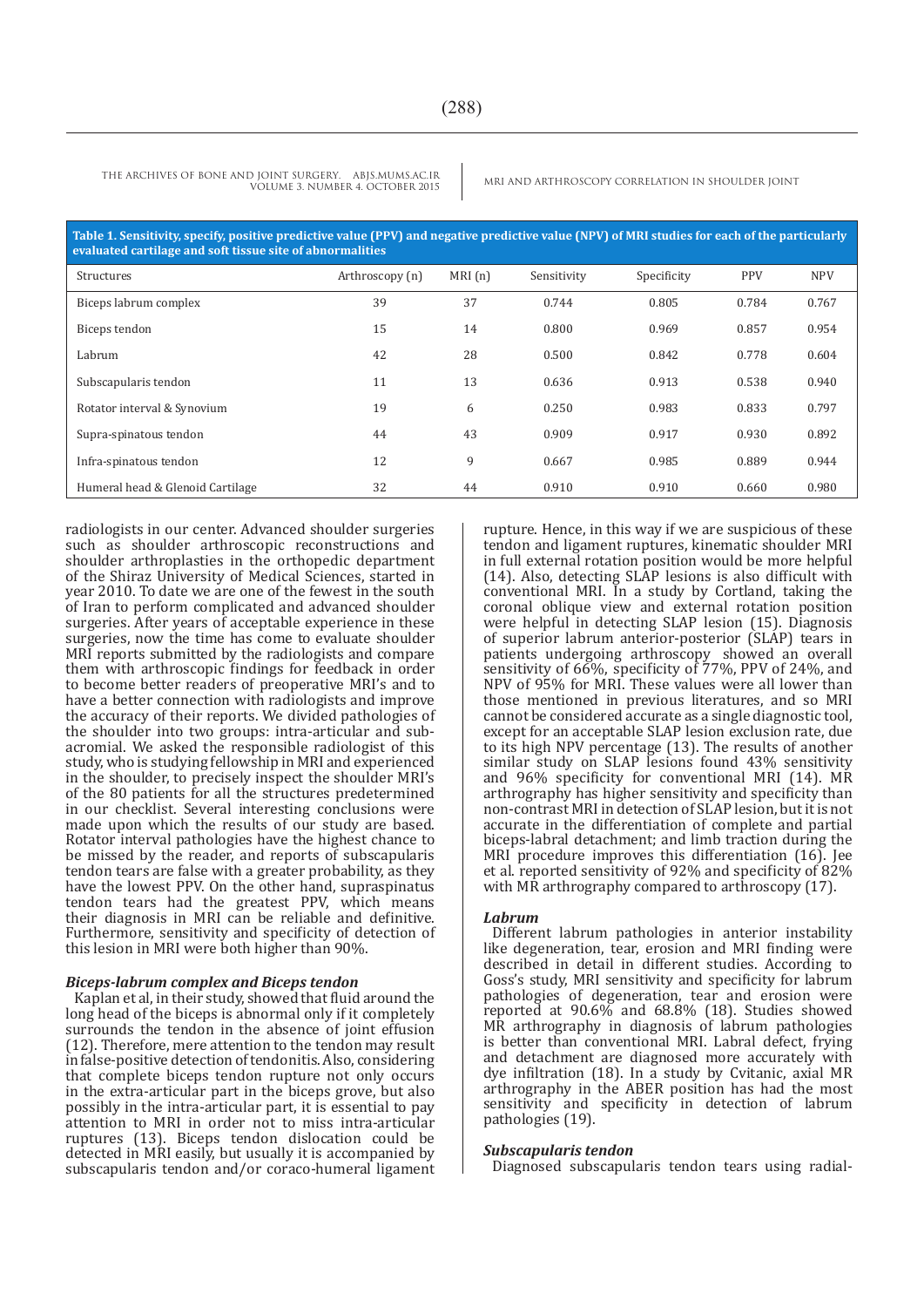slice MRI with arthroscopy was assessed in radial, transverse and oblique sagittal images by Furukawa et al. Sensitivities and specifies were 94.7% and 82.4%, 57.9% and 100% and finally 60.5% and 100% for radial, transverse and oblique sagittal images, respectively (15).

#### *Shoulder joint cartilage*

Sensitivity and specificity of diagnostic non-contrast MRI in detecting glenohumeral cartilage lesions were 43% and 91% for humeral and 53% and 93% for glenoid lesions (20). Although the authors considered MRI overall a good tool, they mentioned reduced accuracy in low-grade lesions. Also MRI being reader-dependent is disadvantageous to this modality (20).

#### *Rotator cuff tendons*

Review of the literature yields studies with variable results in this field. Concordance of MRI and arthroscopy to diagnosis rotator cuff tear in a study by Frei et al., showed a sensitivity of 0.92 and specificity of 1.0, with the authors claiming MRI to be one of the most effective ways for rotator cuff tear diagnosis (21). A systematic study by Lenza et al., which reviewed correlation of rotator cuff tears in MRI and arthroscopy, suggested that MRI has good diagnostic accuracy for identification of full-thickness tears. However, it has a poor sensitivity regarding partial-thickness tears (9). Symptomatic partial rotator cuff tears were evaluated by Vlychou in patients with impingement syndrome of the shoulder through MRI, before arthroscopic or mini-open surgical interventions. MRI imaging had a sensitivity of 97.7%, a specificity of 63.6% and PPV of 91.7% (11). In a study by Robertson et al., MRI inter-observer and intra-observer reliability for rotator cuff full thickness tears had an accuracy of about 90%, but they did not obtain this result in partial thickness tears (22). MR arthrography increases the ability of MRI to detect rotator cuff tears particularly on articular side partial thickness tears, although this is not the case for MRI in detecting full thickness tears and bursal-side partial thickness tears (16). Kirkley et al. analyzed correlation of MRI and arthroscopy for multiple disorders (23). Correlations were fair for rotator cuff tear and joint capsule lesions, moderate for superior

labral lesions, sensitive for Hill-Sachs lesions and perfect for Bankart lesions (24). The authors concluded that MRI can be considered a valuable tool for Bankart and Hill-Sachs lesions associated with primary traumatic anterior dislocations; however, it has limited efficiency to detect other pathologic lesions. In a double-blind study comparing MRI and arthroscopy results with patients with shoulder pain, MRI proved to be highly accurate in diagnosing full-thickness supraspinatus tears, yet had a poor concordance for biceps tendon. The overall conclusion of the authors, was that MRI was a useful tool in the identification of shoulder pathology (20). Non-contrast MRI reports of three radiologists for nondislocating shoulder trauma in a study by Banerjee et al. showed a moderate sensitivity for most intra-articular pathologies. It was concluded that accuracy depends on observers rather than the assessed qualities  $(17)$ . In general, it is clear that MRI findings are highly dependent on readers' subjective assessments and reports vary in different clinical conditions and settings. With that in mind, clinical decision-making should be based on a full understanding of the report's validity and reliablity.

 The results indicate that MRI can be a useful tool in ruling out possible abnormalities in the shoulder and giving clues to the best diagnosis. Some practical skills in its performance and the experience of radiologists along with suitable feedback by surgeons are necessary to increase sensitivity and specificity in medical centers with high activities in shoulder surgeries. Our limitation in this study was the differences between quality of MRI (0.5 tesla in 10 cases) and presently more investigations about these differences are in progress in another study.

Omid R Momenzadeh MD Mohamad H Gerami MD Sepideh Sefidbakht MD Sakineh Dehghani MD

Shiraz University of Medical Sciences, Chamran Hospital, Shiraz, Iran

#### **References**

- 1. Burkhart SS, Sanders TG, Denard PJ, Parsley BK. MRI and arthroscopy correlations of the shoulder: a case-based approach. Instr Course Lect. 2012; 61(2):185-200.
- 2. Halma JJ, Eshuis R, Krebbers YM, Weits T, de Gast<br>A Interdisciplinary inter-observer agreement Interdisciplinary inter-observer agreement and accuracy of MR imaging of the shoulder with arthroscopic correlation. Arch Orthop Trauma Surg. 2012; 132(3):311-20.
- 3. Nam EK, Snyder SJ. The diagnosis and treatment of superior labrum, anterior and posterior (SLAP)

lesions. Am J Sports Med. 2003; 31(5):798-810.

- 4. Hegedus EJ, Goode AP, Cook CE, Michener L, Myer CA, Myer DM, et al. Which physical examination tests provide clinicians with the most value when examining the shoulder? Update of a systematic review with meta-analysis of individual tests. Br J Sports Med. 2012; 46(14):964-78.
- 5. Hanchard NC, Lenza M, Handoll HH, Takwoingi Y. Physical tests for shoulder impingements and local lesions of bursa, tendon or labrum that may